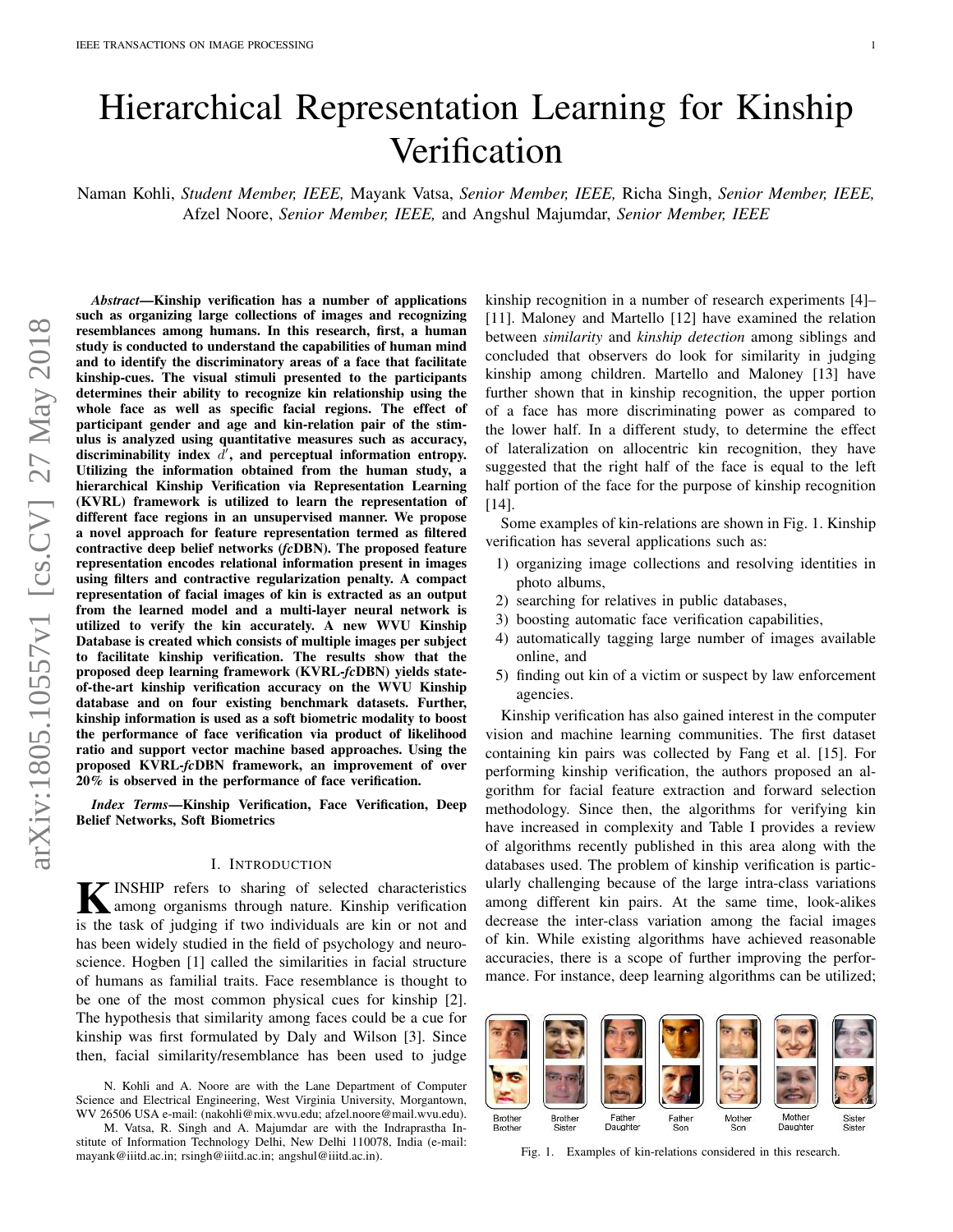| TABLE I. Review of kinship verification algorithms. Outside Training column represents if an external face database was required for training the algorithm. |  |  |  |  |  |  |  |  |
|--------------------------------------------------------------------------------------------------------------------------------------------------------------|--|--|--|--|--|--|--|--|
| The symbol * represents value taken from ROC curve                                                                                                           |  |  |  |  |  |  |  |  |

| Year            | <b>Authors</b>           | <b>Algorithm</b>                                       | <b>Database</b>               | <b>Accuracy</b><br>$(\%)$ | Outside<br><b>Training</b> |  |  |
|-----------------|--------------------------|--------------------------------------------------------|-------------------------------|---------------------------|----------------------------|--|--|
| 2010            | Fang et al. [15]         | Pictorial structure model                              | Cornell KinFace               | 70.67                     |                            |  |  |
|                 | Siyu et al. $[16]$       | Transfer learning                                      | <b>UB Kin Database</b>        | 60.00                     |                            |  |  |
| 2011            | Shao et al. [17]         | Transfer subspace learning                             | <b>UB</b> Kin Database        | 69.67                     |                            |  |  |
| Zhou et al [18] |                          | Spatial pyramid learning based<br>kinship              | Private Database              | 67.75                     |                            |  |  |
|                 | Xia et al. [19]          | <b>Attributes LIFT learning</b>                        | <b>UB Kin Database</b>        | 82.50                     |                            |  |  |
| 2012            | Kohli et al. [20]        | Self similarity representation<br>of weber faces       | <b>UB Kin Database</b>        | 69.67                     |                            |  |  |
|                 |                          |                                                        | <b>IIITD Kinship Database</b> | 75.20                     |                            |  |  |
|                 | Guo et al $[21]$         | Product of likelihood ratio on<br>salient features     | Private Database              | 75.00                     |                            |  |  |
|                 | Zhou et al. [22]         | Gabor based gradient oriented<br>pyramid               | Private Database              | 69.75                     |                            |  |  |
| 2013            | Dibeklioglu et al. [23]  | Spatio temporal features                               | UvA-NEMO Smile                | 67.11                     |                            |  |  |
|                 | Lu et al. [24]           | Multiview neighborhood                                 | KinFace-I                     | 69.90                     | N <sub>o</sub>             |  |  |
|                 |                          | repulsed metric learning                               | KinFace-II                    | 76.50                     |                            |  |  |
|                 |                          | Cornell KinFace                                        |                               | 73.50*                    |                            |  |  |
|                 | Yan et al. [25]          | Discriminative multimetric                             | <b>UB Kin Database</b>        | 74.50                     |                            |  |  |
|                 |                          | learning                                               | KinFace-I                     | 72.00*                    |                            |  |  |
| 2014            |                          |                                                        | KinFace-II                    | 78.00*                    |                            |  |  |
|                 | Dehghan et al. [26]      | Discrimination via gated                               | KinFace-I                     | 74.50                     |                            |  |  |
|                 |                          | autoencoders                                           | KinFace-II                    | 82.20                     |                            |  |  |
|                 |                          |                                                        | Cornell KinFace               | 71.90                     |                            |  |  |
|                 | Yan et al. [27]          | Prototype discriminative                               | <b>UB Kin Database</b>        | 67.30                     |                            |  |  |
|                 |                          | feature learning                                       | KinFace-I                     | 70.10                     |                            |  |  |
|                 |                          |                                                        | KinFace-II                    | 77.00                     |                            |  |  |
|                 | Liu et al. [28]          | Inheritable Fisher Vector                              | KinFace-I                     | 73.45                     |                            |  |  |
|                 |                          | Feature based kinship                                  | KinFace-II                    | 81.60                     |                            |  |  |
| 2015            | Alirezazadeh et al. [29] | Genetic Algorithm for feature<br>selection for kinship | KinFace-I                     | 81.30                     |                            |  |  |
|                 |                          |                                                        | KinFace-II                    | 86.15                     |                            |  |  |
|                 | Zhou et al. [30]         | Ensemble similarity learning                           | KinFace-I                     | 78.60                     |                            |  |  |
|                 |                          |                                                        | KinFace-II                    | 75.70                     |                            |  |  |
|                 |                          |                                                        | Cornell KinFace               | 89.50                     |                            |  |  |
|                 |                          | Kinship verification via                               | <b>UB Kin Database</b>        | 91.80                     |                            |  |  |
| 2016            | <b>Proposed</b>          | representation learning                                | KinFace-I                     | 96.10                     | Yes                        |  |  |
|                 |                          | (KVRL-fcDBN)                                           |                               | 96.20                     |                            |  |  |
|                 |                          |                                                        | <b>WVU Kinship Database</b>   | 90.80                     |                            |  |  |

however, they typically require a large training database which existing kinship databases lack. Moreover, kinship cues can be visualized as the *soft* information that can be utilized to boost the performance of face verification algorithms.

# *A. Research Contributions*

Inspired by face recognition literature, where researchers have tried to understand how humans perform face recognition, we have performed a similar study to understand the ability of humans in identifying kin. Using the cues from human study, this research presents a deep learning based kinship verification framework that relies on learning face representations. A new approach using the proposed filtered contractive deep belief networks (*fc*DBN) is presented where the formulation of RBMs is extended through a filtering approach and a contractive penalty. The idea of this approach stems from the fact that facial images have an inherent structure which can be emphasized using filters. By simultaneously learning filters and weights, an invariant representation of the faces is learned which is utilized in kinship verification. Using contractive penalty, we learn robust features that are invariant to local variations in the images. The proposed approach shows state-of-the-art results on multiple datasets used in kinship verification research.

Humans utilize contextual information in identifying faces such as establishing the identity of a person through kinship cues. Inspired by this phenomenon, our research models kinship as *soft* information which can help in improving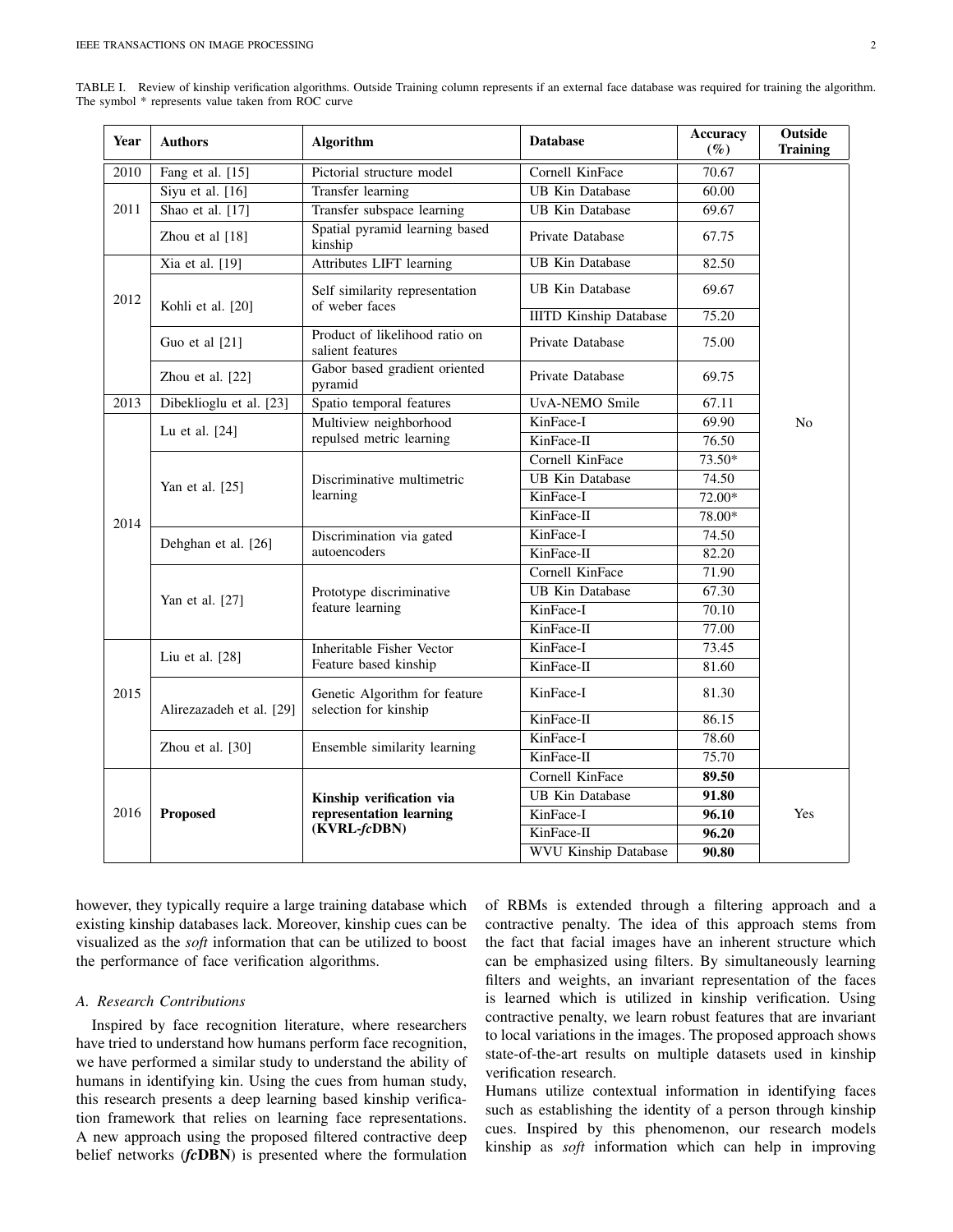the performance of a strong biometric matcher. Therefore, we also present an approach that incorporates kinship as a soft biometric information for boosting the results of face verification. A new database consisting of multiple images of kin has also been created to help in evaluating the performance of the proposed kinship verification algorithm.

# II. EVALUATING HUMAN PERFORMANCE FOR KINSHIP VERIFICATION

In face recognition literature, several studies have been performed to understand the recognition capabilities of human mind. Inspired by these studies, in this research, a human study is conducted to understand the ability of humans in identifying kin. The goal of this study is to (a) understand the underlying cues that humans use to identify kin, and (b) integrate these findings in automatic deep learning algorithm to achieve better kinship verification accuracy. Lu et al. [24] have performed a similar human study based on kinship verification. They have focused specifically on the overall kinship verification accuracy and concluded that using contextual information such as hair and background improves kinship verification.

#### *A. Experimental Protocol and Databases Used*

Amazon MTurk is an online platform specifically designed for aiding research by organizing surveys and collecting results in a comprehensive manner. MTurk allows crowdsourcing and enables researchers to include participants across diverse demographics. It has been shown to provide reliable data as compared to data provided by the traditional means of survey collection and offers a rich pool of participants [31]. It allows the creation of Human Intelligence Tasks (HITs) for surveys, studies, and experiments which are in turn completed by participants. The participants receive a reward for completing a HIT if their results are approved by the requester. In this study conducted on Amazon MTurk, a total of 479 volunteers (200 male and 279 female) participated. Among all the participants, 366 were Indians (Mean Age (M) = 33.45 years, Standard Deviation in Age  $(SD) = 11.67$  years), 81 were Caucasians  $(M = 35.39$  years,  $SD = 10.74$  years), 29 were Asians (non-Indians) ( $M = 28.13$  years,  $SD = 6.93$  years), and 3 were African-Americans ( $M = 30.33$  years,  $SD = 8.17$  years).

The images used in this study are collected from three databases: Vadana [32], [33], Kinship Verification database [15], and UB Kin database [16], [17], [19]. The database consists of 150 kin pairs and 150 non-kin pairs with 39 Sister-Sister (SS) combinations, 36 Brother-Sister (BS) combinations, 35 Brother-Brother (BB) combinations, 50 Father-Son (FS) combinations, 40 Father-Daughter (FD) combinations, 41 Mother-Daughter (MD) combinations, and 59 Mother-Son (MS) combinations. Each participant is shown five pairs of images that are assigned in a random order. The participant has to answer if the subjects in the given pair of images appear to be kin to each other or not. Additionally, the participants are also asked if they have seen the subjects prior to the study. This allows us to evaluate the differences in the responses based on the familiarity with the stimuli.

Generally, the studies evaluating the human performance have used full faces. However, it is not necessary that the whole face contributes in determining kinship. Therefore, we also perform the experiments with specific facial regions. The performance of the participants is determined for the following visual stimulus:

- 1) full face,
- 2) T region (containing nose and eyes),
- 3) not-T region (containing the face with the eye and nose regions obfuscated),
- 4) lower part of facial image, and
- 5) binocular region (eye strip).

Fig. 2 illustrates different facial regions extracted from faces of subjects. The binocular region is chosen to observe the effect of eyes on kinship verification. The T region represents features in the region of the face around the eyes and nose. Furthermore, to observe the effect of outer facial regions, not-T region is chosen (which does not have regions that are included in the T region). The lower facial region is included to evaluate a hypothesis stated in an earlier research study [13] which claims that kinship cues are not present in this region.

# *B. Results and Analysis*

In the human study, we analyze (a) the effect of gender and age demographics of participants on kinship verification, (b) the types of kinship relation between stimuli, and (c) the discriminative local and global face features that humans rely on to correctly verify kinship.

Based on the responses from participants, a quantitative analysis of the data is performed using three independent measures: accuracy of correct kinship verification, discriminability or sensitivity index  $(d')$ , and information theory to compute the kin entropy and non-kin entropy. Discriminability or sensitivity index  $(d')$  is used in signal detection theory to quantify the difference between the mean signal and noise distributions in a given stimulus as perceived by participants.

There is an inherent uncertainty in determining the relationship between stimuli. This uncertainty can be attributed to noise and higher response categories. The stimulus information entropy  $H(S)$  and noise in the signal  $H(S|r)$  are computed from the confusion matrix using Eq. 1 and 2 respectively.

$$
H(S) = -\sum_{i=1}^{n} p(S_i) log(p(S_i))
$$
 (1)

$$
H(S|r) = -\sum_{i=1}^{n} \sum_{j=1}^{n} p(S_i, r_j) log(p(S_i|r_j))
$$
 (2)



Fig. 2. Sample images demonstrating seven kin-relations considered in this research.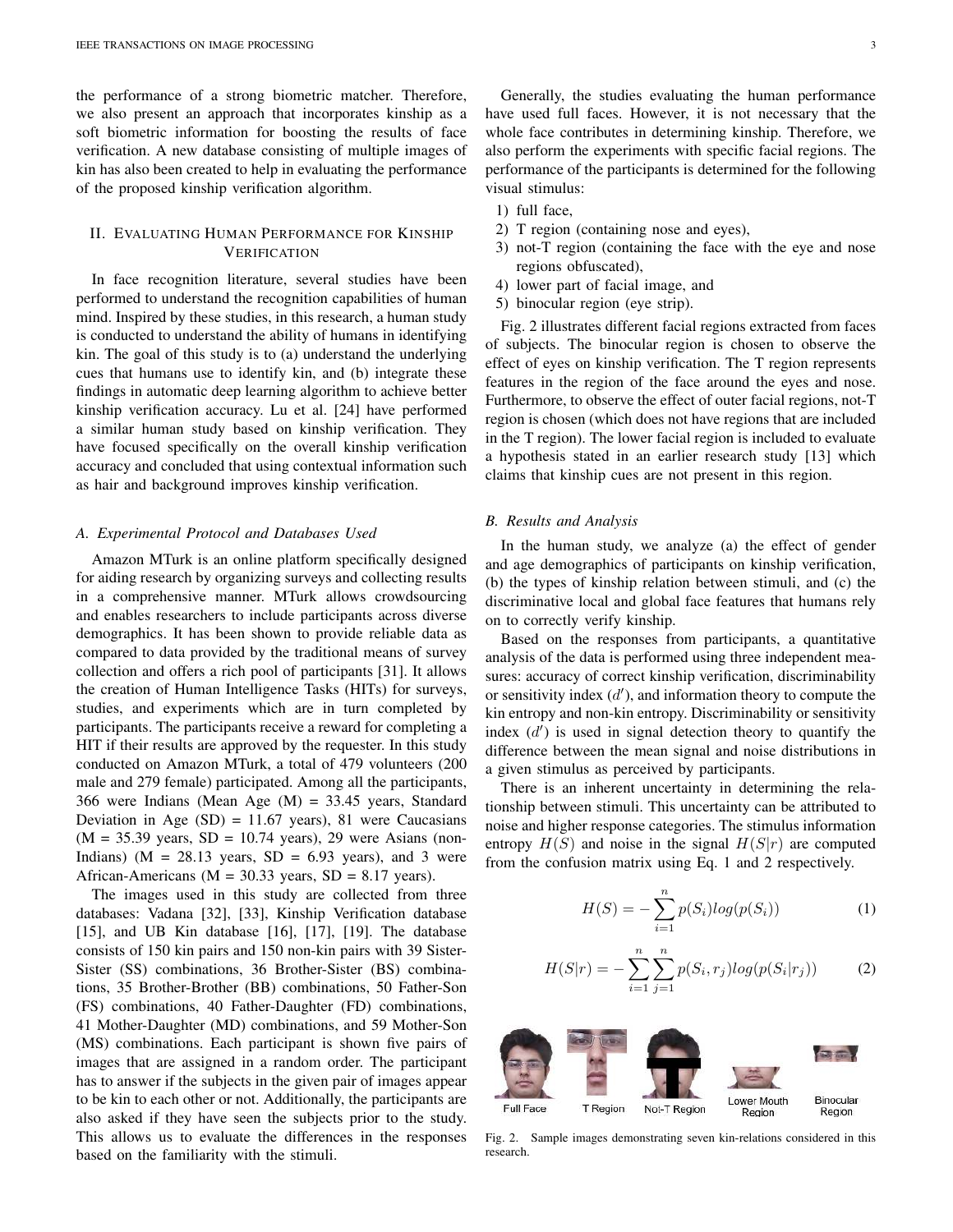S. No. Experiments  $d'$ Kin Entropy | Non-Kin Entropy | Total Entropy | Overall Accuracy (in  $\%$ ) *Participant's Demographic - Gender* 1. Female 0.3703 0.0063 0.0069 0.0132 56.00 2. Male 0.2982 0.0045 0.0048 0.0093 55.00 *Participant's Demographic - Age*  $\boxed{1.}$   $\boxed{\lt{30}$  0.3498 0.0056 0.0061 0.0117 55.60 2.  $30 - 50$   $\bigg| 0.3119 \bigg| 0.0050 \bigg| 0.0053 \bigg| 0.0102 \bigg| 55.51$ 3.  $>50$  0.3986 0.0077 0.0082 0.0159 56.95 *Stimulus Kin Relationship* 1. Mother-Son **0.8211** 0.0162 0.0383 **0.0545** 55.39 2. Sister-Sister 0.5505 0.0181 0.0059 0.0240 66.23 3. Father-Daughter 0.3762 0.0065 0.0072 0.0137 56.01<br>4. Mother-Daughter 0.3088 0.0046 0.0051 0.0097 54.74 4. Mother-Daughter 5. Brother-Sister 0.2482 0.0024 0.0035 0.0059 50.11 6. Father-Son 0.2092 0.0021 0.0023 0.0044 53.48 7. Brother-Brother 0.0560 0.0002 0.0001 0.0003 54.10 *Local and Global Regions of Face* 1. Face 0.4531 0.0107 0.0115 0.0221 58.36 2. Not-T (0.4212 0.0084 0.0093 0.0177 57.02 3.  $|T|$  0.3466 0.0059 0.0064 0.0123 55.92 4. Chin 0.2772 0.0037 0.0040 0.0077 54.57 5. Binocular 1 0.1656 0.0013 0.0013 0.0026 52.58

TABLE II. Quantitative analysis of human performance on kinship verification.

$$
I(S|r) = H(S) - H(S|r)
$$
\n(3)

Here,  $r$  refers to the response of participants and  $S$  refers to the stimulus. The information entropy  $I(S|r)$  is calculated by subtracting the noise in the signal from the stimulus entropy as shown in Eq. 3. The information entropy is divided by log 2 to represent in bits and larger values of the bits determine higher perceptual judgment of the participants. Higher values in accuracy or  $d'$  or total entropy indicate that the signals can be more readily detected compared to other visual artifacts that do not contribute to the kinship verification.

The results are analyzed to understand the effect of four different attributes on kinship verification: gender and age of participants, relation between stimuli kin pairs, and facial regions presented in the stimuli. The results are summarized in Table II.

*1) Effect of Participant's Gender on Kinship Verification:* In face recognition, several studies have demonstrated that women outperform men in the ability to recognize faces [34], [35]. In a meta-analysis study of over 140 face recognition studies, Herlitz and Loven [36] have found that females consistently outperform males in recognizing faces. This fact is also supported in [37], where females performed better than males in the face recognition task. The effect of participant's gender is analyzed to determine if there exists any difference in the skills of males and females for kinship verification. As shown in Table II, it is observed that there is only 1% increase in the overall accuracy of females as compared to males. Overall accuracy is defined as the proportion of correct kin and correct non-kin responses as compared to the total responses.

However, from Table II, higher  $d'$  values for females as compared to males indicates higher sensitivity of females in detecting kin signal across images. This observation is also

supported by the information entropy based on responses from females and males. z-test of proportion [38] conducted at 95% confidence level also validates this claim. These quantitative measures give us an intuition that females may have the ability to verify kin better than males. One reason for this could be that the measure being employed for testing kinship is facial similarity analogous to facial recognition; however, this needs to be tested in future studies.

The accuracy for kinship verification increases drastically when the faces are known to the subjects. For familiar faces, female participants achieve an accuracy of 64.54% while the male participants achieve an accuracy of 61.95%. Also, the accuracy of non-kin verification of familiar faces is 72.47% for females whereas it is only 52.34% for males. This is in accordance with the belief that women perform better in episodic memory tasks [39]. For unfamiliar faces, the trend follows the overall accuracy with females outperforming males in kinship verification.

*2) Effect of Participant's Age on Kinship Verification:* The effect of the age of participants is studied to determine whether people of a particular age group are significantly better than others in verifying kin and non-kin. Due to limited number of participants in the younger and older age groups, the age categories have been combined into three different groups:  $<$ 30 years, 30-50 years, and  $>$ 50 years. As shown in Table II, an overall accuracy of 56.95% is observed by the participants of age-group  $>50$  years while the second highest accuracy is observed to be 55.6% in the age-group of  $\langle 30 \rangle$  years. For the age group  $>50$ , a higher d' value of 0.3986 and a higher total entropy of 0.0159, as shown in Table II, indicates that older age group may better distinguish between kin and nonkin. However, z-test of proportion at 95% confidence level does not indicate statistical difference among these groups which suggests that participant's age may not have an effect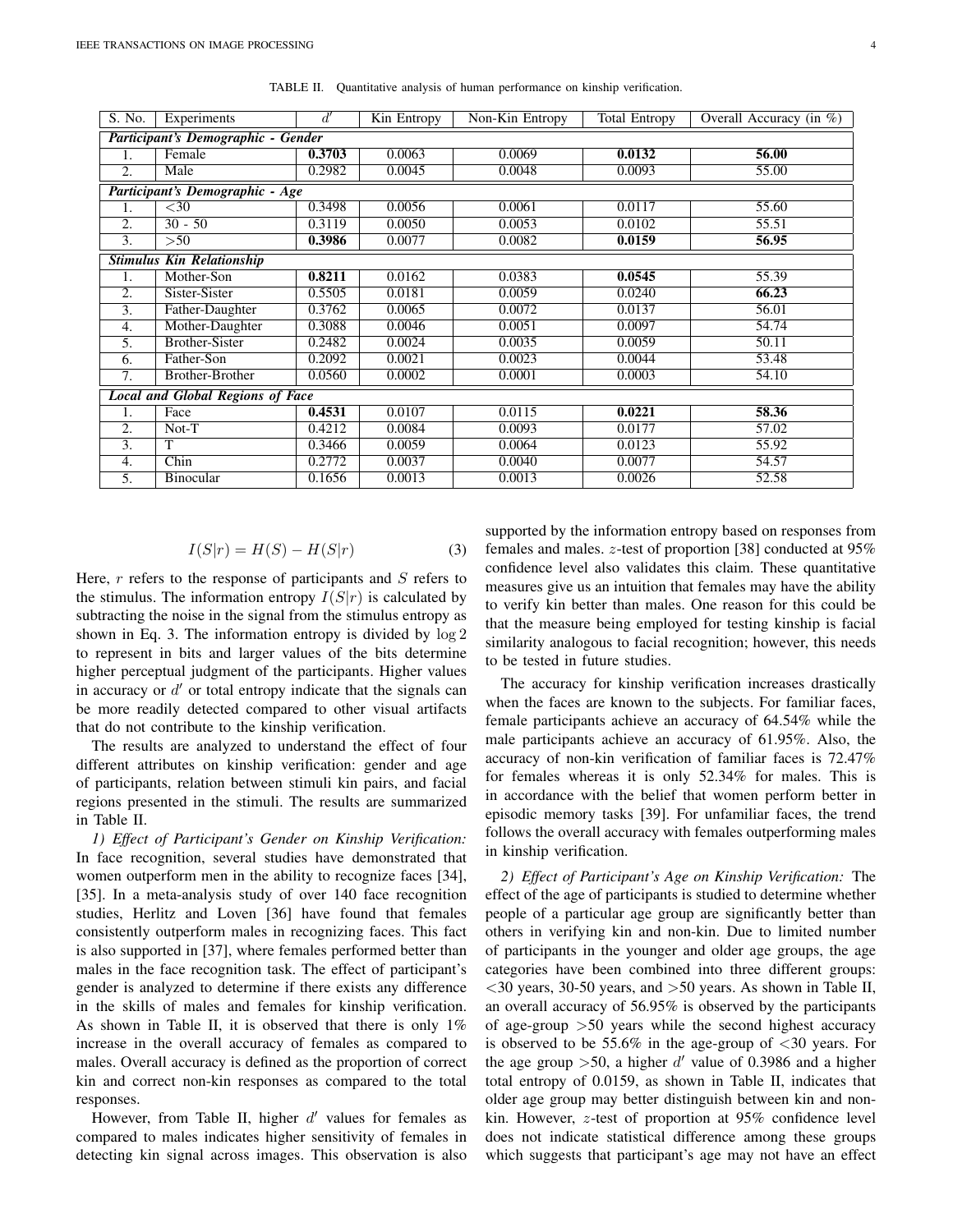on kinship verification.

*3) Effect of Stimuli Kin Pair Relation on Kinship Verification:* In a number of experiments, females have outperformed males in identifying female stimuli faces [40], [41]. Therefore, it is interesting to examine if the relationship of kin pair affects the decision-making process of the participants. As shown in Table II, the sister-sister kin pair has the highest overall accuracy of 66.23%. However, using the  $d'$  test of significance, it is observed that the **mother-son** pair has the highest  $d'$  value of 0.8211 and the highest total entropy bits of 0.0545 as shown in Table II.

We also analyze the verification results separately for familiar and unfamiliar faces for different kin relations. For familiar faces, we observe that the accuracy of father-son pair increases from 53.49% to 65.98% and the sister-sister kin pair goes up to 82.2% when people are familiar with the faces. This trend is seen in all the pairs and is reflective of the memory-cognitive ability of humans. As expected, the trend for unfamiliar faces is lower than familiar faces and exactly similar to the overall trend i.e. the sister-sister kin pair is the easiest to detect as kin with an accuracy of 46.0%.

Using the  $d'$  values, it is observed that pairs having female stimuli are more accurately detected as kin. The order of the pairs based on descending  $d'$  value is Mother-Son > Sister-Sister > Father-Daughter > Mother-Daughter > Brother-Sister > Father-Son > Brother-Brother. The results are in accordance with the study conducted by Kaminsky *et al.* [9] wherein they mentioned that the presence of a female stimulus boosts the kinship accuracy. This can be attributed to partial occlusion of facial features such as beard and mustache in men as compared to women. Another reason could be the higher facial recognition capability of female participants in focusing more on female faces than male faces [36].

The results obtained for effect of participants' gender and age, as well as kin relationship between the stimuli, are used to validate our multi-approach quantitative analysis with conclusions arrived by other researchers who may not have used the same measures as we have. With this validation, we analyze the results obtained for the effect of discriminative local and global face features on kinship verification. Our motivation is to identify the top three regions from the human study to be integrated into the automatic kinship verification.

*4) Effect of Facial Regions on Kinship Verification:* Many studies in psychology have analyzed the effect of global facial features vs. local features for face recognition abilities of humans [42]. Keil [43] has emphasized the role of internal features in face recognition by concluding that eyes determine the optimal resolution for face recognition. These local features have been used as parts of descriptor in computational methods to verify kinship [21]. However, to the best of our knowledge, no study has been conducted to analyze the effect of individual facial regions in kinship verification in a human study with statistical analysis to determine their individual effects. The two above-mentioned studies have focused on larger facial regions by dividing the face into two halves (laterally and horizontally). Intuitively, the subjects should perform better when the whole face is shown. However the results in Table II show that even though the whole face yields an accuracy

of 58.36%, it is not very much different compared to local regions. The local features such as not-T region and T region show an accuracy of 57.02% and 55.92% respectively. The trend remains the same even when unfamiliar image responses are taken into account. The accuracy of T region increases to 63.45% when the image subjects are known to humans indicating that the eye features along with the nose play an important role in kinship verification.

These results are supported by the  $d'$  test of perception and total information entropy values from the stimulus and response of participants. The complete face region has the highest d' value of 0.4531 and total entropy value of 0.0221 as shown in Table II, followed by the not-T region and the T region. A z-test of proportion at 95% also validates the above pattern. The results are consistent with the face recognition studies where it has been observed that face outline, eyes, and upper face are important areas for perceiving faces [42].

# III. PROPOSED KINSHIP VERIFICATION LEARNING

The analysis of human performance suggests that out of the five facial regions, full face, T-region, and not T-region yield the best performance for kinship verification. Inspired by this observation, we design a kinship verification framework that classifies a pair of input images as kin or not-kin using these three regions. As discussed earlier, it is challenging to define the similarities and differences in kin and non-kin image pairs. Therefore in this research, we propose the Kinship Verification via Representation Learning framework to learn the representations of faces for kinship verification using deep learning paradigm. Fig. 3 shows the steps involved in the proposed framework.

In the first stage of this framework, the representations of each facial region are learned from external training data in an unsupervised manner. These are learned through the proposed filtered contractive DBN (*fc*DBN) approach. The individually learned representations are combined to form a compact representation of the face in the second stage. Finally, a multi-layer neural network is trained using these learned feature representations for supervised classification of kin and non-kin. Section III-A gives an overview of deep belief networks followed by the proposed filtered contractive RBMs, and Section III-B describes the kinship feature learning and classification framework.

# *A. Proposed Filtered Contractive DBN*

A Deep Belief Network (DBN) is a graphical model that consists of stacked Restricted Boltzmann Machines (RBM) and is trained greedily layer by layer [44]. An RBM represents a bipartite graph where one set of nodes is the visible layer and the other set of nodes is the hidden layer. The energy function of an RBM is defined as:

$$
E(v, h; \theta) = -\sum_{i=1}^{D} \sum_{j=1}^{F} v_i W_{ij} h_j - \sum_{i=1}^{D} b_i v_i - \sum_{j=1}^{F} a_j h_j \quad (4)
$$

or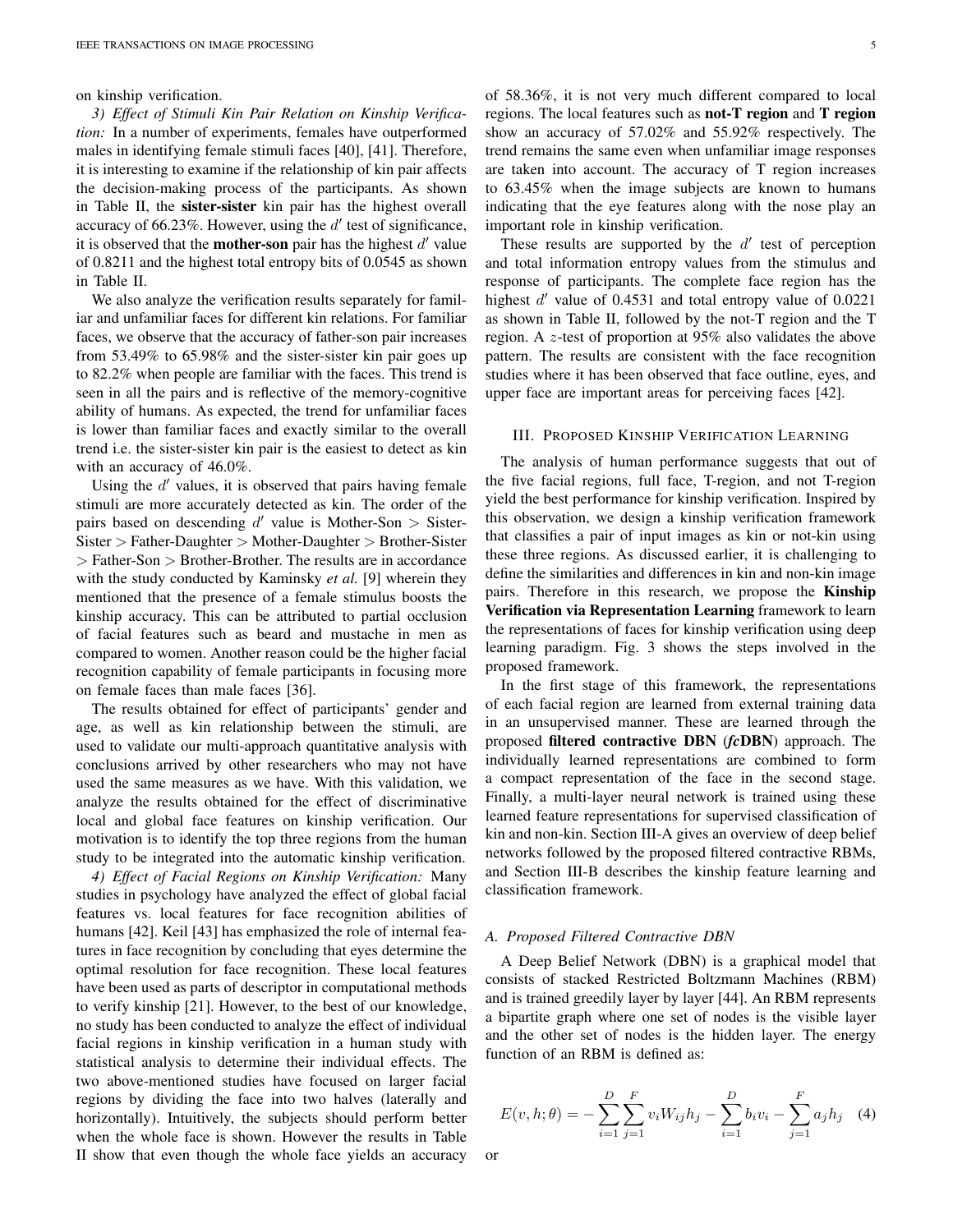

Fig. 3. Proposed hierarchical kinship verification via representation learning (KVRL-*fc*DBN) framework. In the first stage of Fig. 3(a), representations of individual regions are learned. A combined representation is learned in the second stage of Fig. 3(a). Fig. 3(b) shows the steps involved in kin vs non-kin classification.

$$
E(v, h; \theta) = -\mathbf{v}^T \mathbf{W} \mathbf{h} - \mathbf{b}^T \mathbf{v} - \mathbf{a}^T \mathbf{h}
$$
 (5)

where,  $\mathbf{v} \in \{0,1\}^D$  denotes the visible variables and  $h \in \{0,1\}^F$  denotes the hidden variables. The model parameters are denoted by  $\theta = {\bf a}, {\bf b}, {\bf W}$  and  $W_{ij}$  denotes the weight of the connection between the  $i^{th}$  visible unit and  $j<sup>th</sup>$  hidden unit and  $b<sub>i</sub>$  and  $a<sub>j</sub>$  denote the bias terms of the model. For handling real-valued visible variables such as image pixel intensities, Gaussian-Bernoulli RBMs are one of the popular formulations and the energy function is defined as:

$$
E_r(v, h; \theta) = -\sum_{i=1}^{D} \sum_{j=1}^{F} \frac{v_i}{\sigma_i} W_{ij} h_j - \sum_{i=1}^{D} \frac{(v_i - b_i)^2}{2\sigma^2} - \sum_{j=1}^{F} a_j h_j
$$
(6)

Here,  $\mathbf{v} \in \mathbb{R}^D$  denotes the real-valued visible vector and  $\theta =$  ${a, b, W, \sigma}$  are the model parameters. The joint distribution over  $v$  and  $h$ , and the marginal distribution over  $v$  is defined as:

$$
P(v,h) = \frac{1}{Z} exp(-E(v,h;\theta))
$$
\n(7)

and

$$
P(v) = \sum_{h} P(v, h)
$$
 (8)

where,  $Z = \sum_{v,h} exp(-E(v,h))$  is a partition function. Let  $L_{RBM}$  be the loss function of RBM with the energy function defined in Eq. 5. It can be defined as

$$
L_{RBM} = -\sum_{i=1}^{n} \log P(v_i)
$$
 (9)

In this paper, we extend this formulation and propose filtered contractive DBN (*fc*DBN) which utilizes filtered contractive RBMs (*fc*RBM) as its building block. *fc*RBM has two components: a contractive regularization term and a filtering component which is discussed in detail below.

The idea of introducing contractive penalty stems from Rifai et. al [45] where they introduce contractive autoencoders. A regularization term is added in the autoencoder loss function for learning robust features as shown in Eq. 10.

$$
L_{AE} = \arg \min_{\theta} \| \mathbf{v} - \phi(\mathbf{W}'(\phi(\mathbf{W}\mathbf{v} + b)) + b') \|^2
$$
  
+  $\lambda \| \mathcal{J} \|_F^2$  (10)

where,  $\theta = \{W, b\}$  represents the weight and the bias of the autoencoder to be learned,  $\phi$  represents the activation function,  $\lambda$  represents the regularization parameter, and

$$
\parallel \mathcal{J} \parallel_F^2 \ = \ \parallel (J(\phi(\mathcal{W} \mathbf{v}))) \parallel_F^2
$$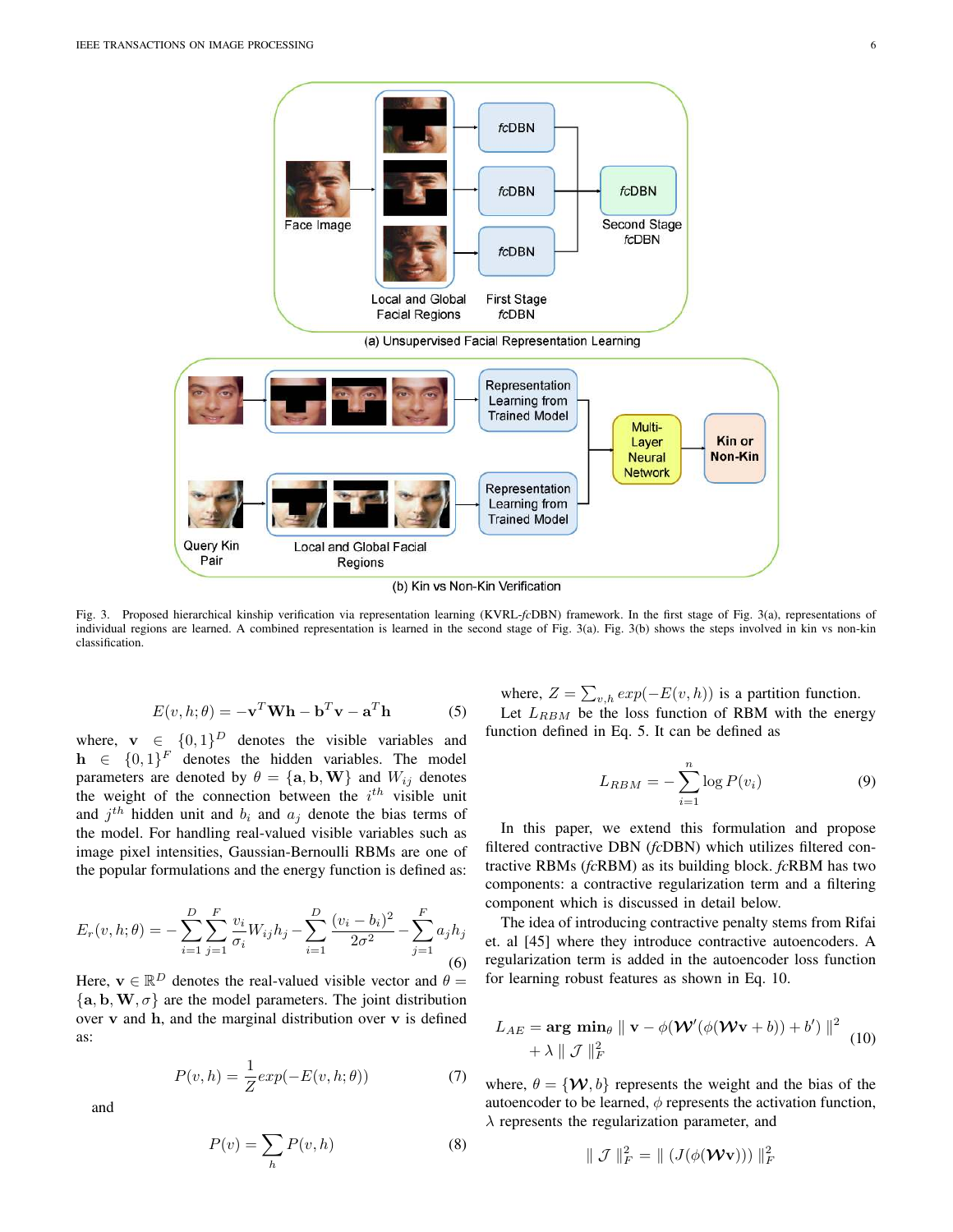represents the Jacobian of the input with respect to the encoder function of the autoencoder. For a linear activation function, the contractive penalty boils down to a simple weight decay term (Tikhonov-type regularization). For a sigmoid the penalty is smooth and is given by:

$$
\|\mathcal{J}\|_{F}^{2} = \|J(\phi(\mathbf{Wv}))\|_{F}^{2}
$$
  
= 
$$
\sum_{i} (\phi(\mathbf{Wv})_{i} (1 - \phi(\mathbf{Wv})_{i}) )^{2} \sum_{j} \mathbf{W}_{ij}^{2} \qquad (11)
$$

Our work is motivated by the analytic insight and practical success of contractive autoencoders. We propose to apply the contractive penalty term to the RBM formulation. Thus, the modified loss function for contractive RBMs (c-RBM) can be expressed as:

$$
\mathcal{L}_{c-RBM} = L_{RBM} + \alpha \parallel \mathcal{J} \parallel_F^2
$$
 (12)

where,  $\parallel \mathcal{J} \parallel_F^2$  represents Frobenius norm of the Jacobian matrix (i.e. it is  $l_2$ -norm of the second order differential) as shown in Eq. 11. Penalizing the Frobenius norm of the Jacobian matrix leads to penalization of the sensitivity; which encourages robustness of the representation. The contractive penalty encourages the mapping to the feature space to be contractive to the neighborhood of the training data. The flatness induced by having low valued first derivatives will lead to invariance of the representation for small variations in the input.

We further introduce a filtering approach in the RBM. Facial images have an inherent structure and filters can be used to extract this structural information in order to train the network using only the relevant filtered information. Therefore, we propose extending Eq. 5 (and in a similar manner, Eq. 6) with a filtering approach that can incorporate the structural and relational information in the image using filters.

$$
E_f(\mathcal{V}_k, h; \theta_f) = -\mathcal{V}_k^T \mathbf{W} \mathbf{h} - \mathbf{b}^T \mathcal{V}_k - \mathbf{a}^T \mathbf{h}
$$
 (13)

where,  $V_k = (\mathbf{f}_k \cdot \mathbf{v})$  and "" is the convolution operation.  $\mathbf{f}_k$ is the  $k^{th}$  learned filter of size mn and therefore,  $\theta_f$  includes  $f_k$  and other weight parameters. Here, the filters  $f_k$  transform the input image v, emphasizing relevant structural information which is used to train the RBM. Utilizing the above energy function, the loss function of the filtered RBM,  $L_{fRBM}$  is defined similarly to Eq. 9. Note that, the proposed formulation is different from convolutional RBMs [46]. In convolutional RBMs, the weights are shared among all locations in the image and thus, a pooling step is required to learn high-level representations. In the proposed formulation, we have introduced separate filters that will account for the structure of the image and learn these filters and weight matrix simultaneously.

Combining the above two components, we define filtered contractive RBMs (*fc*RBM) and the loss function is modeled as:

$$
\mathcal{L}_{fcRBM} = L_{fRBM} + \alpha \parallel \mathcal{J} \parallel_F^2 + \beta \parallel \mathbf{f} \parallel_2^2 \qquad (14)
$$

where,  $\alpha$  and  $\beta$  are the regularization parameters.  $l_2$ -norm applied over the filters prevents large deviation of values that could potentially have an unwarranted filtering effect on the images. Both the components of the proposed formulation are smooth and hence differentiable; and can be solved iteratively using contrastive divergence based approach. Multiple *fc*RBMs are then stacked together to form *fc*DBN.

# *B. KVRL-fcDBN for Kinship Verification*

The KVRL framework proposed in this research comprises of two phases:

- Unsupervised hierarchical two-stage face feature representation learning
- Supervised training using extracted features and kin verification using the learned model

KVRL-*fc*DBN: The representation of face image is learned by stacking *fc*RBMs and learning the weights in a greedy layer by layer fashion to form a filtered contractive deep belief network (*fc*DBN). As shown in Fig. 3, we extract three regions from the input face image to learn both global and local features. These regions are selected based on the results of the human study that indicates complete face, T region and not-T region are more significant than other face regions. In the first stage of the proposed KVRL-*fc*DBN framework, each region is first resized to a standard  $M \times N$  image and is converted to 1 × MN vector. Three separate *fc*DBNs are trained, one for each region and the output from these *fc*DBNs are combined using another *fc*DBNs which acts as the second stage of the proposed hierarchical feature learning.

We next apply *dropout* based regularization throughout the architecture. Srivastava et al. [47] proposed *dropout* training as a successful way for preventing overfitting and an alternate method for regularization in the network. The motivation is to inhibit the complex co-adaptation between the hidden nodes by randomly dropping out a few neurons during the training phase. It can be seen as a sampling process from a larger network to create random sub-networks with the aim of achieving good generalization capability. Let  $f$  denote the activation function for the  $n^{th}$  layer, and W, b be the weights and biases for the layer, ∗ denotes the element-wise multiplication, and m is a binary mask with entries drawn i.i.d. from *Bernoulli* (1-r) indicating which activations are not dropped out. Then the forward propagation to compute the activation  $y_n$  of  $n^{th}$  layer of the architecture involving dropout can be calculated as,

$$
y_n = f\left(\frac{1}{1-r}y_{n-1} * \mathbf{mW} + \mathbf{b}\right)
$$
 (15)

By introducing *dropout* in the proposed approach, we obtain good generalization that emulates sparse representations to mitigate any possible overfitting. In summary, while the first stage of the KVRL-*fc*DBN framework learns the local and global facial features, the second stage assimilates the information (i.e. feature fusion) which is used for kinship verification.

The number of images in currently available kinship datasets are limited and cannot be used directly to train the deep learning algorithms. Therefore, a separate database is needed to train the model employed in the KVRL-*fc*DBN framework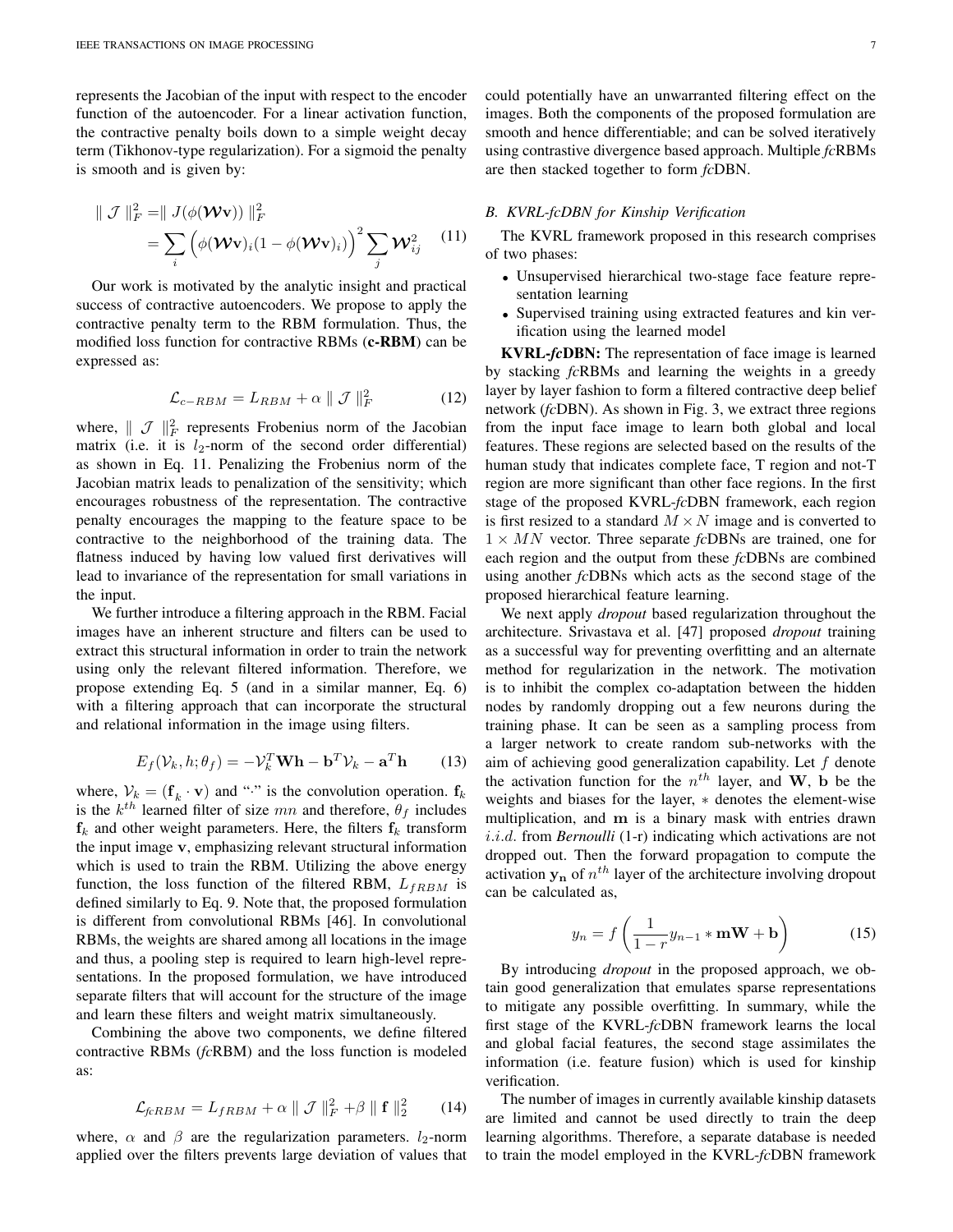

Fig. 4. Illustrating the steps involved in the proposed context boosting algorithm where kinship verification scores generated from the KVRL framework are used to improve the face verification performance.



Fig. 5. Humans utilize kinship as a context to identify siblings of famous personalities.

(details are given in Section V-A). The representations learned from the proposed KVRL-*fc*DBN framework are used for kinship verification. As shown in Fig. 3(b), for a pair of kin images, the features are concatenated to form the input vector for supervised classification. A three-layer feed-forward neural network is trained for classifying the image pair as kin or nonkin.

#### IV. BOOSTING FACE VERIFICATION USING KINSHIP

Soft biometrics modalities lack the individualization characteristics on their own but can be integrated within a verification system that uses the primary biometric trait such as face to boost the accuracy [48]. Soft biometric traits can often be based on association wherein the context of association can be used to increase the recognition performance in challenging image scenarios [49]. In this research, we propose kinship as a *context* that can be used as a soft biometric modality to improve the accuracy of face verification. Kinship cues are used by humans in daily life for recognition. For instance, we may recognize a person based on their familiarity with their kin even though we may not have met the person earlier. Such a scenario is depicted in Fig. 5. To incorporate this context, we propose a formulation to incorporate kinship verification



Fig. 6. A probe image can have a match score (*s*) with an image in the gallery and a kin score  $(k)$  with the associated kin in the gallery to boost the face verification performance.

scores generated by the proposed framework to boost the performance of any face verification algorithm.

Fig. 4 shows how the proposed KVRL-*fc*DBN framework is used to improve the performance of face verification algorithms using kin-verification scores. This formulation is generic in nature and independent of the kinship verification and face verification algorithms. As shown in Fig. 6, given a probe face image, face verification score and kinship classification score are computed from the gallery data (claimed identity and associated kin image), which are then used in the proposed formulation. We demonstrate two methods for boosting the performance using Product of Likelihood Ratio (PLR) [50] and Support Vector Machine (SVM) [51].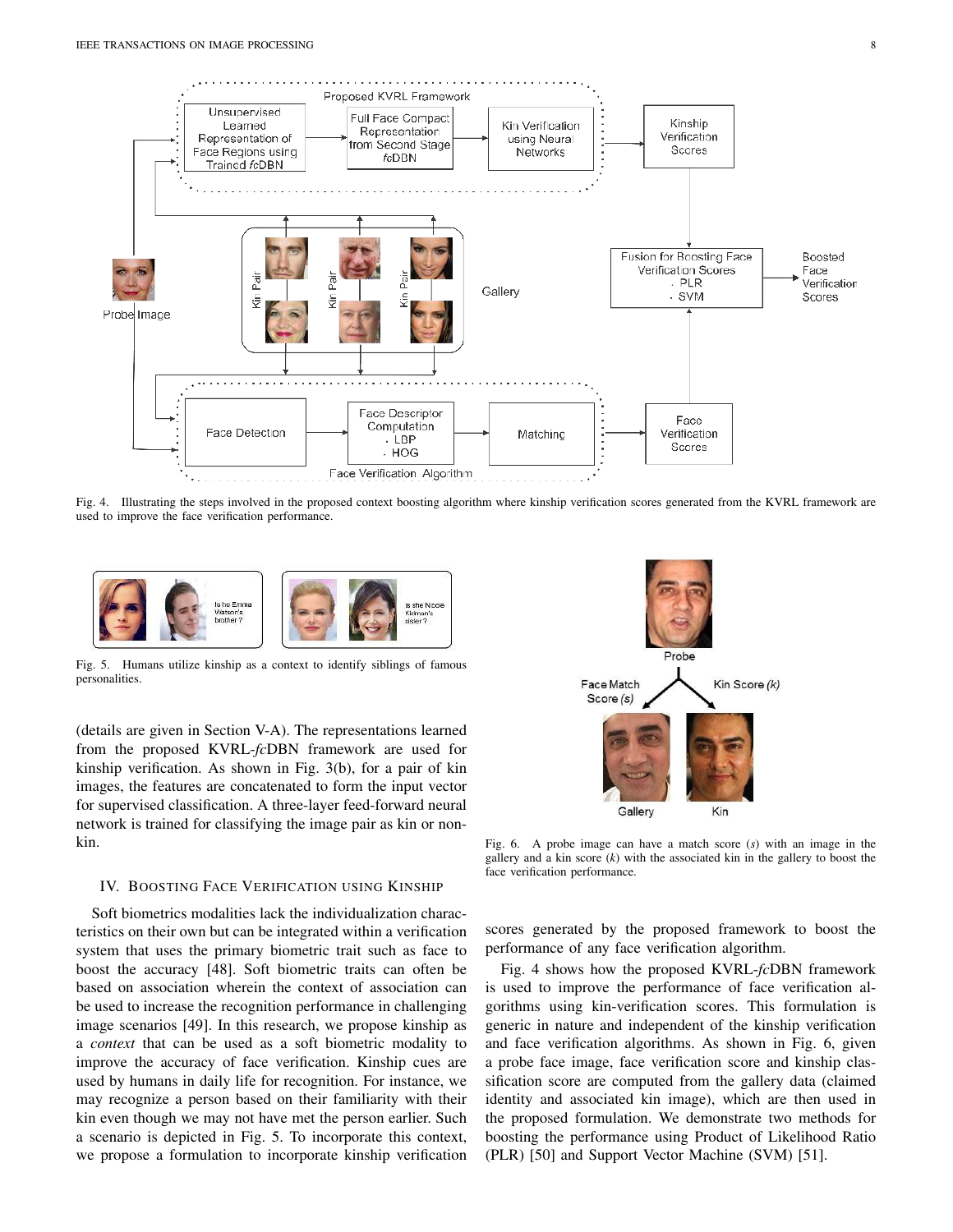• PLR based Score Boosting Algorithm: Let s be the face matching score obtained by matching a probe image and a gallery image.  $k_1, k_2, \ldots, k_n$  represent the kin scores obtained from the probe image and images of the gallery subject. The product of likelihood ratio [52] can be calculated as:

$$
PLR = \frac{P(s \mid \omega_1)}{P(s \mid \omega_2)} \times \prod_{i=1}^{N} \frac{P(k_i \mid ks_1)}{P(k_i \mid ks_2)}\tag{16}
$$

Here,  $ks_1$  represents the true kin class,  $ks_2$  represents the non-kin class,  $\omega_1$  represents the genuine class,  $\omega_2$ represents the impostor class.  $P(s | \omega_1)$  and  $P(s | \omega_2)$ represent the class conditional probability of the input vector. All four variables are modeled using mixture of Gaussian distributions.

• SVM based Score Boosting Algorithm: Let  $p_i$  be the feature vector representing the concatenation of the face matching and kin verification scores i.e  $\mathbf{p_i} = [s_i \; k_i]$ . A support vector machine can be trained on the combined score vector to boost the performance of face verification.

Since we are proposing a generic approach which is independent of the features used for face verification, we have used the commonly explored local binary patterns (LBP) [53] and histogram of oriented gradients (HOG) [54] for face verification.

#### V. EXPERIMENTAL EVALUATION

This section describes the datasets, implementation details, and experimental protocols used for evaluating the effectiveness of the proposed representation learning for kinship using hierarchical multi-stage filtered contractive deep belief network (KVRL-*fc*DBN) along with the PRL and SVM based face verification score boosting algorithms.

# *A. Datasets*

The efficacy of the proposed kinship verification algorithm is evaluated on the following four publicly available databases.

- UB KinFace Dataset [19],
- Cornell Kinship Dataset [15],
- KinFace-I [24], and
- KinFace-II [24].

Along with these four, we have also prepared a new kinship database, known as the *WVU Kinship Database*, containing multiple images of every person<sup>1</sup>. The WVU Kinship dataset consists of 113 pairs of individuals. The dataset has four images per person, which allows us to have intra-class variations for a specific kin-pair along with the inter-class variations generally available with all other databases. It consists of seven kin-relations: Brother-Brother (BB), Brother-Sister (BS), Sister-Sister (SS), Mother-Daughter (MD), Mother-Son (MS), Father-Son (FS), and Father-Daughter (FD). The database has 22 pairs of BB, 9 pairs of BS, 13 pairs of SS, 14 pairs of



Fig. 7. Challenges of pose, illumination, and occlusion in multiple images of the same kin-pair.

FD, 34 pairs of FS, 13 pairs of MD and 8 pairs of MS where every pair has eight images each. As shown in Fig. 7, the multiple images per kin-pair also include variations in pose, illumination and occlusion. Table III summarizes the characteristics of all five databases.

Kinship verification results are shown on all five databases. However, the results of face score boosting are shown only on the WVU Kinship database because the other four databases only contain a single image per person.

# *B. Implementation Details*

Training the *fc*DBN algorithm to learn the face representation for kinship requires a large number of face images. For this purpose, about 600,000 face images are used. These images are obtained from various sources including CMU-MultiPIE and Youtube faces databases [56], [57]. Note that, existing algorithms do not use outside data; however, as mentioned previously, due to the nature of deep learning paradigm, the proposed algorithm requires large data to learn face representation useful for kinship verification.

For face detection, all the images are aligned using affine transformation and Viola-Jones face detection algorithm [58]. Facial regions are extracted from each image and resized to  $32 \times 32$ . The resized regions are converted to a vector of size 1024 and given as input to individual *fc*DBN deep learning algorithm in the first stage of Fig 3(a). For every individual *fc*DBN, three filtered contractive RBMs are stacked together and all of them are learned in a greedy layer-wise fashion where each layer receives the representation of the output from the previous layer. In the first stage, the number of nodes are 1024, 512, and 512 respectively. An output vector of size 512 is obtained from each deep belief network and is concatenated to form a vector of size 1536. A compact representation is learned from the *fc*DBN in the second stage and is used for training the classifier. In the second stage of the deep belief network, the size of the three layers are 1536, 1024, and 512, respectively. The *dropout* is applied with probability 0.5 on the hidden nodes and 0.2 on the input vectors. The performance of the proposed KVRL-*fc*DBN algorithm is also evaluated when only face is used or all the five facial regions (shown in Fig. 2) are used.

# *C. Experimental Protocol*

*1) Kinship Verification:* The performance of the proposed KVRL-*fc*DBN framework is evaluated on the same experimen-

<sup>&</sup>lt;sup>1</sup>The chrominance based algorithm, given by Bordallo et al. [55] performs poorly on the WVU Kinship database which validates the correctness of the database.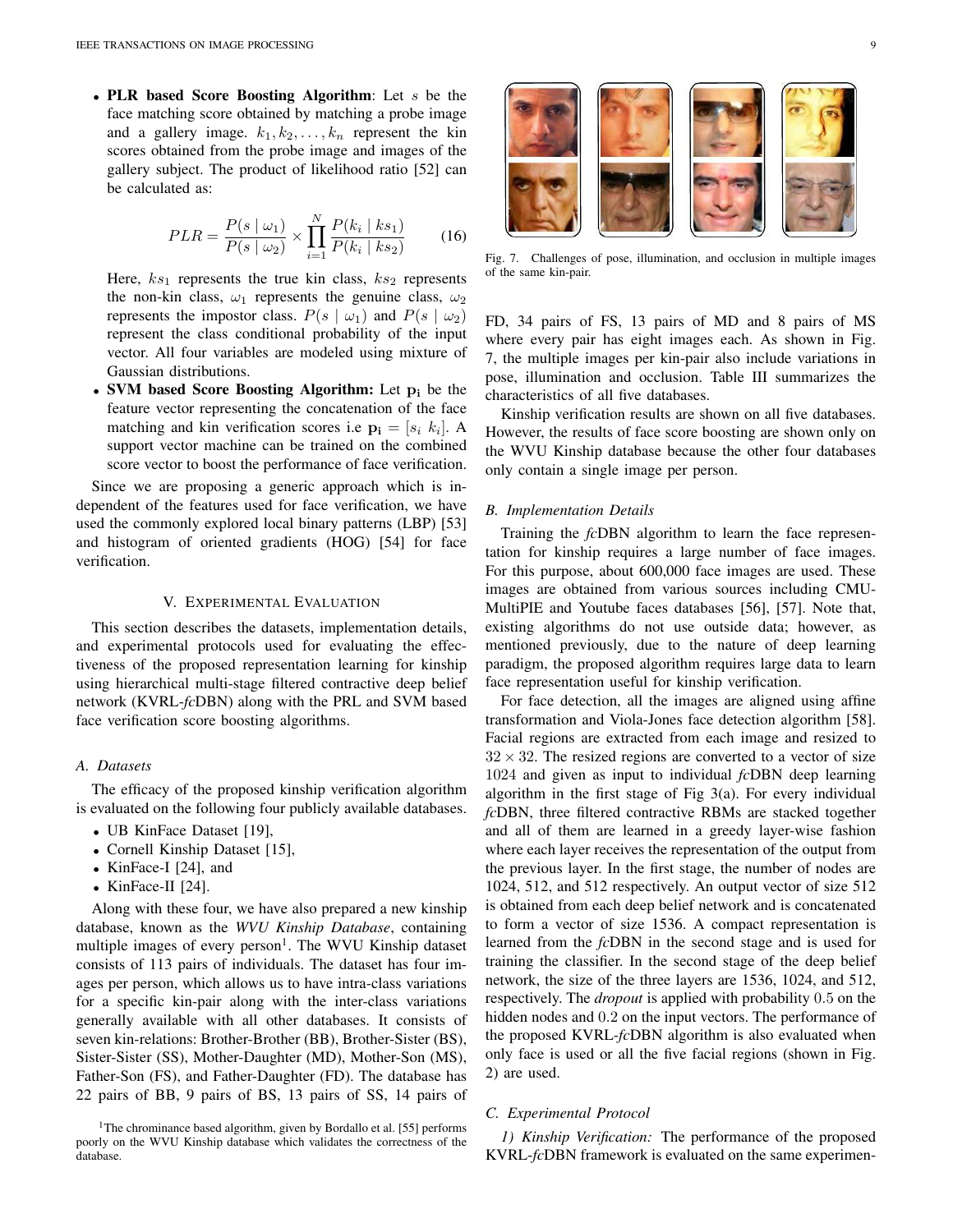True Positive Rate

| <b>Database</b>    | No. of Subjects | <b>Total Images</b> | <b>Kin Relations</b> | <b>Multiple Images</b> |
|--------------------|-----------------|---------------------|----------------------|------------------------|
| Cornell Kin $[15]$ | 286             | 286                 |                      | Nο                     |
| UB KinFace [19]    | 400             | 600                 |                      | No                     |
| KinFaceW-I [24]    | 1066            | 1066                |                      | No                     |
| KinFaceW-II [24]   | 2000            | 2000                |                      | No                     |
| <b>WVU Kinship</b> | 226             | 904                 |                      | Yes                    |

TABLE III. Characteristics of the five databases used in this research.



Fig. 8. Results of kinship verification using the proposed hierarchical KVRL framework.

TABLE IV. Kinship verification performance of the proposed KVRL framework on 5 different datasets

| <b>Algorithm</b>  | Cornell | UB   | <b>KinFace-I</b> | <b>KinFace-II</b> | <b>WVI</b> I |
|-------------------|---------|------|------------------|-------------------|--------------|
| KVRL-SDAE         | 82.0    | 85.9 | 92.3             | -92.7             | 78.7         |
| <b>KVRL-DBN</b>   | 83.6    | 88.3 | 93.0             | 93.9              | 83.5         |
| <b>KVRL-fcDBN</b> | 89.5    | 91.8 | 96.1             | 96.2              | 90.8         |

tal protocol as described by Yan et al. [25], where five-fold cross-validation for kin verification is performed by keeping the images in all relations to be roughly equal in all folds. This protocol is followed to ensure that the experimental results are directly comparable even though the list of negative pairs may vary. In this algorithm, a random negative pair for kinship is generated such that each image is used only once in the training phase. The performance of the proposed algorithm (KVRL-*fc*DBN) is compared with the baseline evaluations of KVRL framework along with three state-of-the-art algorithms.

- Multiview neighborhood repulsed metric learning (MN-RML) [24]† ,
- Discriminative multi-metric learning (DMML)  $[25]$ <sup>†</sup>, and

• Discriminative model  $[26]^\dagger$ .

Since the proposed architecture is flexible in nature, we also utilize Sparse Denoising Autoencoders (SDAE) and Deep Belief Network (DBN) in the KVRL framework. We term these approaches of KVRL framework as KVRL-SDAE and KVRL-DBN. The proposed approach (KVRL-*fc*DBN) is compared with KVRL-SDAE, KVRL-DBN and KVRL-cDBN (where contractive RBMs are utilized in the KVRL framework). We also analyze the effect of regions is observed where different combinations of facial regions are given as input to the KVRL*fc*DBN framework.

*2) Boosting Face Verification using Kinship as Context:* The WVU Kinship database is divided into training and testing sets. Similar to kinship verification experiments, the training partition consists of 60% of the dataset and the testing partition consists of the remaining 40% where the subjects are mutually

<sup>†</sup>Since the experimental protocol is same, results are directly reported from the papers.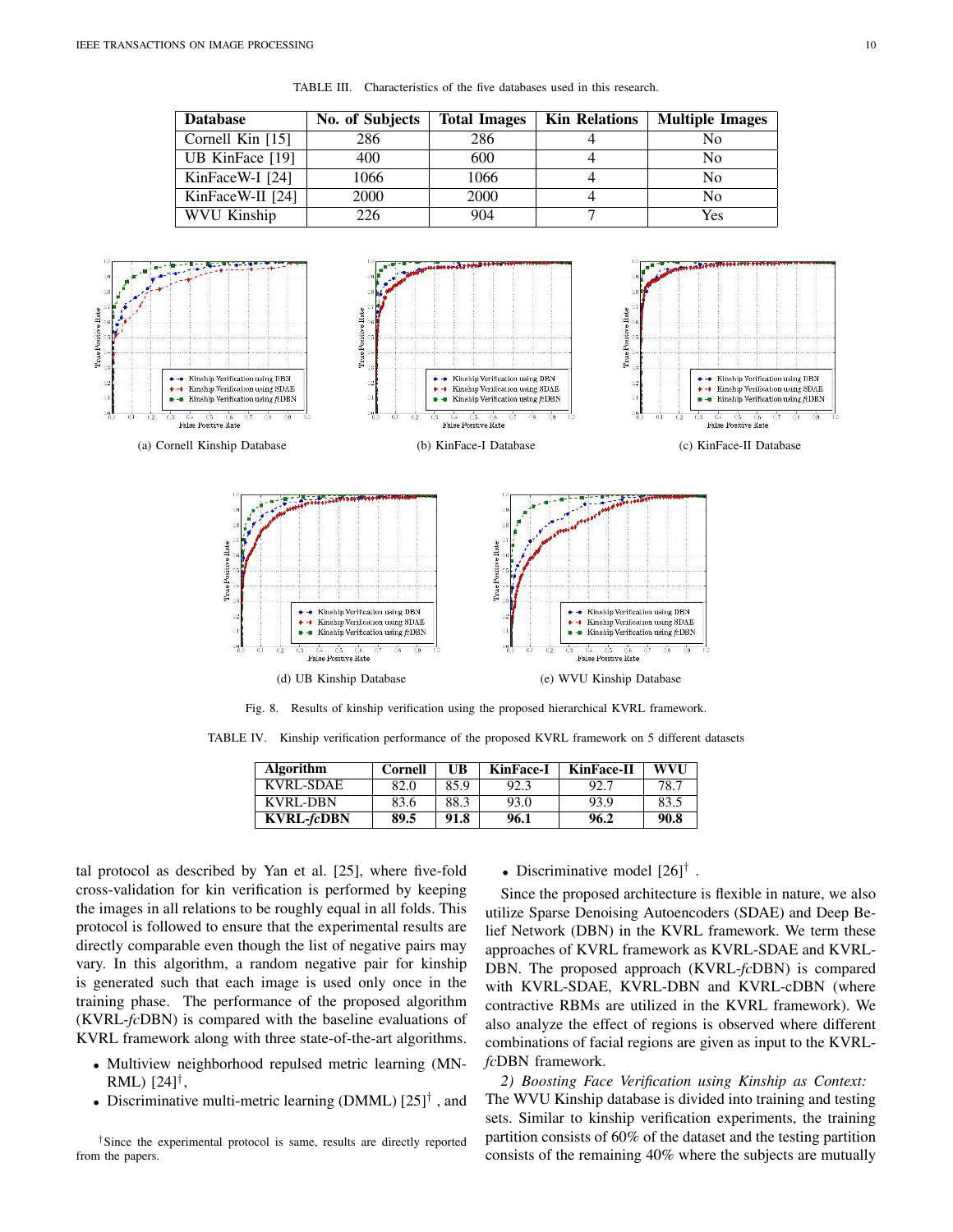TABLE V. Comparing the kinship verification performance (%) of the proposed KVRL framework with existing kinship verification algorithms on multiple datasets.

| Algorithm               | FS   | FD   | <b>MS</b> | <b>MD</b> |
|-------------------------|------|------|-----------|-----------|
| <b>MNRML</b> [24]       | 74.5 | 68.8 | 77.2      | 65.8      |
| <b>DMML</b> [25]        | 76.0 | 70.5 | 77.5      | 71.0      |
| <b>KVRL</b> using SDAE  | 85.0 | 80.0 | 85.0      | 75.0      |
| <b>KVRL</b> using DBN   | 88.3 | 80.0 | 90.0      | 72.5      |
| <b>KVRL</b> using c-DBN | 90.0 | 84.8 | 90.0      | 78.9      |
| <b>KVRL</b> using fcDBN | 91.7 | 87.9 | 95.2      | 84.2      |

(a) Cornell Kinship Dataset

| Algorithm               | FS   | FD.  | MS   | <b>MD</b> |
|-------------------------|------|------|------|-----------|
| MRNML [24]              | 72.5 | 66.5 | 66.2 | 72.0      |
| <b>DML</b> [25]         | 74.5 | 69.5 | 69.5 | 75.5      |
| Discriminative [26]     | 76.4 | 72.5 | 71.9 | 77.3      |
| <b>KVRL</b> using SDAE  | 95.5 | 88.8 | 87.1 | 96.9      |
| <b>KVRL</b> using DBN   | 96.2 | 89.6 | 87.9 | 97.6      |
| KVRL using c-DBN        | 97.4 | 93.3 | 90.5 | 98.4      |
| <b>KVRL</b> using fcDBN | 98.1 | 96.3 | 90.5 | 98.4      |

| ١N  | 88.3                  | 80.0 | 90.0 |      | <b>KVRL</b> using DBN          |  | 88.5                   |    |  | 88.0 |  |
|-----|-----------------------|------|------|------|--------------------------------|--|------------------------|----|--|------|--|
| эBN | 90.0                  | 84.8 | 90.0 | 78.9 | KVRL using c-DBN               |  | 90.0                   |    |  | 89.5 |  |
| DBN | 91.                   | 87.9 | 052  | 84.2 | <b>KVRL</b> using <i>fcDBN</i> |  | 92.0                   |    |  |      |  |
|     | (c) KinFace-I Dataset |      |      |      |                                |  | (d) KinFace-II Dataset |    |  |      |  |
|     | FS                    |      | MS   | MD   | Algorithm                      |  | FS                     | FD |  | MD   |  |

| Algorithm               | <b>FS</b> | FD   | <b>MS</b> | <b>MD</b> |
|-------------------------|-----------|------|-----------|-----------|
| $MNRML$ <sup>[24]</sup> | 76.9      | 74.3 | 77.4      | 77.6      |
| <b>DML</b> [25]         | 78.5      | 76.5 | 78.5      | 79.5      |
| Discriminative [26]     | 83.9      | 76.7 | 83.4      | 84.8      |
| <b>KVRL</b> using SDAE  | 94.0      | 89.2 | 93.6      | 94.0      |
| <b>KVRL</b> using DBN   | 94.8      | 90.8 | 94.8      | 95.6      |
| KVRL using c-DBN        | 96.0      | 92.4 | 96.4      | 96.8      |
| <b>KVRL</b> using fcDBN | 96.8      | 94.0 | 97.2      | 96.8      |

|    |                               | <b>KVRL</b> using fcDBN | 90.8             | 84.4 | 90.6                                    | 95.2     | 90.9 | 87.5 | 95.7  |
|----|-------------------------------|-------------------------|------------------|------|-----------------------------------------|----------|------|------|-------|
|    |                               |                         |                  |      |                                         |          |      |      |       |
| 91 |                               |                         |                  |      | 100                                     |          |      |      |       |
| 90 |                               |                         |                  |      | 80                                      |          |      |      |       |
| 89 |                               |                         |                  |      |                                         |          |      |      |       |
| 88 |                               |                         |                  |      | 60                                      |          |      |      |       |
| 87 |                               |                         |                  |      | Kinship Verification Accuracy (%)<br>40 |          |      |      |       |
| 86 |                               |                         |                  |      |                                         |          |      |      |       |
| 85 |                               |                         |                  |      | 20                                      |          |      |      |       |
| 84 | $\overline{ }$<br>з<br>5<br>4 | q<br>8<br>6.<br>7       | 10 <sup>10</sup> |      | 0                                       | FullFace |      | Т    | Not T |

# (e) WVU Kinship Dataset Algorithm FS FD MS MD BB BS SS<br>
KVRL using SDAE 80.9 76.1 74.2 80.7 81.6 76.5 80.3

KVRL using DBN 85.9 79.3 76.0 84.8 85.0 79.9 85.7 KVRL using c-DBN 87.9 79.9 83.6 91.3 86.9 82.6 91.8

FRIE SPACE 80.9 76.1 74.2 80.7<br>
EVRL using DBN 85.9 79.3 76.0 84.8

|                                   | 100 |          |   |                                            |     |              |  |
|-----------------------------------|-----|----------|---|--------------------------------------------|-----|--------------|--|
|                                   | 80  |          |   |                                            |     |              |  |
| Kinship Verification Accuracy (%) | 60  |          |   |                                            |     |              |  |
|                                   | 40  |          |   |                                            |     |              |  |
|                                   | 20  |          |   |                                            |     |              |  |
|                                   | 0   | FullFace | T | Not T                                      | All | Face+T+Not T |  |
|                                   |     |          |   | Regions incorporated in the KVRL Framework |     |              |  |

orated in the KVRL Framework

Number of Filters

6

8

10

4

(a) Verification performance with changing the number of filters. (b) Kinship verification performance with respect to regions taken in the KVRL*fc*DBN framework.

Fig. 9. Variations in the performance of KVRL-*fc*DBN with respect to number of filters and type of facial regions on the WVU kinship database.

independent and disjoint. In both the sets, two images of an individual are used as probe, while the remaining are used as gallery. Four images of the kin of the individual are kept in the gallery where the association between the kin in the gallery set is known. The proposed KVRL-*fc*DBN framework is used to generate the kinship scores between the probes and kin images using the *fc*DBN deep learning algorithm.

#### *D. Results of Kinship Verification*

 $\mathbf{Q}$ 

 $\overline{9}$ 

 $8<sup>1</sup>$ 

Kinship Verification Accuracy (%)

Table IV and Fig. 8 shows the results obtained using the experiments conducted on multiple databases. It is observed that KVRL-*fc*DBN consistently performs better than the KVRL-SDAE and KVRL-DBN approach on all the datasets. The transformation of original input through the filters improves learning of the underlying representations.

Table V also shows the results for different kin-relations obtained using the proposed deep learning algorithms. Compared to existing algorithms, KVRL-*fc*DBN framework consistently yields state-of-the-art results and shows improvement of up to 21% for all kin relations. It is observed that for UB database, the algorithm performs better when the images belong to children and young parents (Set 1) as compared to when

(b) UB Kinship Dataset Algorithm | Child-Young Parents | Child-Old Parents

MNRML [24] 66.5 65.5 DMML [25] 74.5 70.0<br>
KVRL using SDAE 85.9 84.8 KVRL using SDAE 85.9 84.8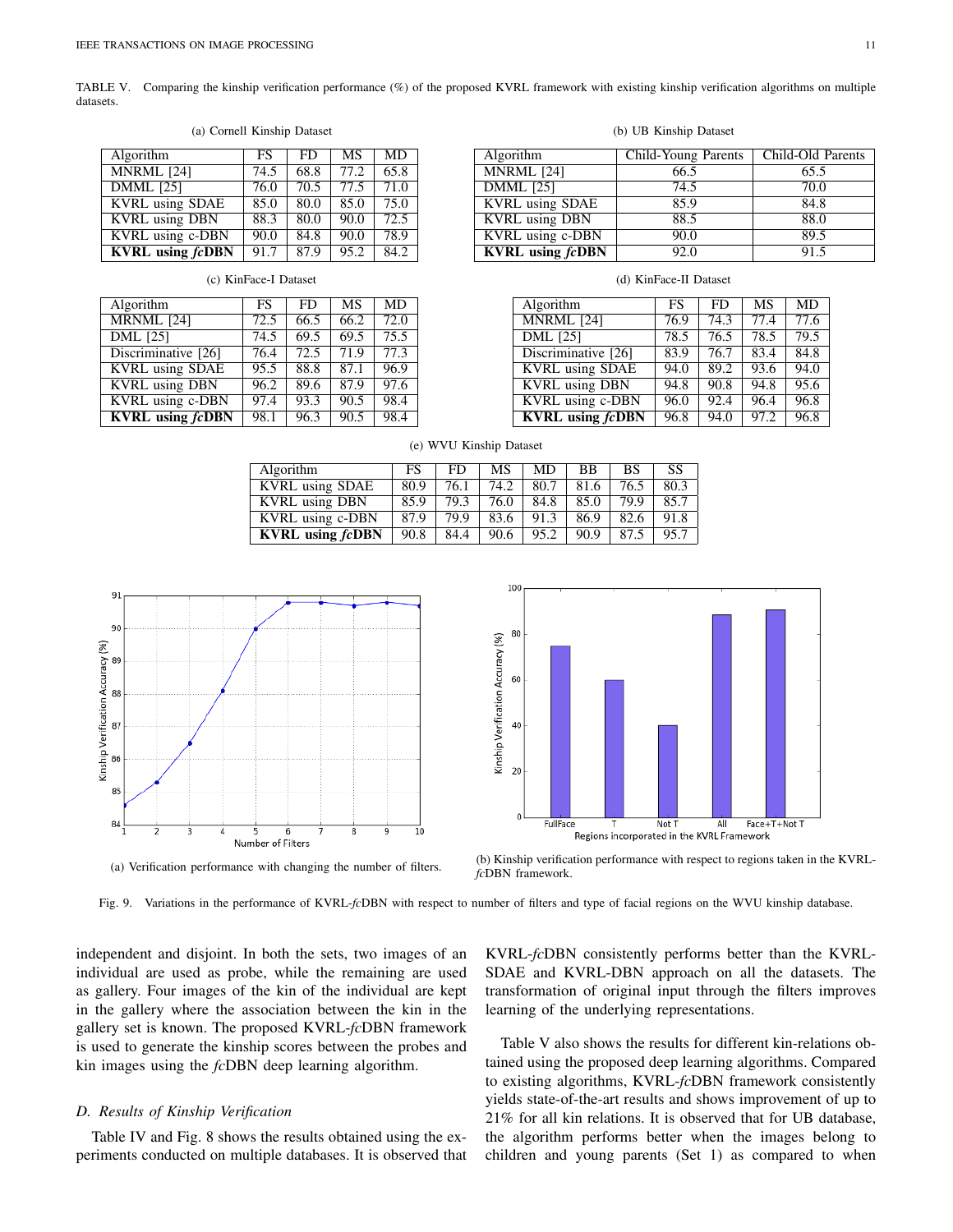

Fig. 10. ROC curves summarizing the results of Kinship aided Face Verification using PLR and SVM.

there is a considerable gap between the ages of the kin (Set 2). A general trend appears for KinFace-I, KinFace-II and WVU Kinship database, where the images of kin of the same gender perform better than images belonging to a different gender. Specifically, Father-Son and Mother-Daughter kinship relations have a higher accuracy than Father-Daughter and Mother-Son. This relationship is also observed for the brothers and sisters as compared to Brother-Sister pair in the WVU Kinship database.

The performance of the KVRL-*fc*DBN approach is also computed with respect to the number of filters as shown in Fig. 9(a). It is observed that the accuracy increases as the number of filters increases but no noticeable improvement is observed after six filters. From the human study, as mentioned previously, it is observed that the full face, T and Not-T regions are more discriminatory and thus are utilized in the KVRL-*fc*DBN framework. For validation, experiments are performed by providing different regions as input to the KVRL framework and the results are shown in Fig. 9 (b). It is observed experimentally that the combination of face, T and Not-T regions perform the best in the proposed KVRL*fc*DBN framework. This approach is also computationally less intensive than using all the regions in the framework.

We also compare the performance of neural network classifier with SVM classifier for kinship verification. Using SVM with RBF kernel, across all the databases yields slightly lower performance compared to the neural network and the difference is 0.2-0.5%. Computationally, on a six-core Xeon Processor with 64GB RAM, the proposed framework requires 1 second for feature extraction and kinship verification.

# *E. Results of Boosting Face Verification using Kinship as Context*

The results from boosting the face verification performance using both PLR and SVM are shown in Fig. 10. It is observed that HOG descriptor performs better than LBP for face verification on the WVU Kinship dataset. However for both HOG and LBP, the face verification accuracy increases over

20% when kinship scores obtained using the proposed KVRL*fc*DBN framework is used to boost the face verification scores. At 0.01% FAR, a performance of 59.4% is observed by using HOG descriptor. This improves to 79.3% when kinship scores are utilized using *fc*DBN as context and PLR algorithm is used. Similarly, the performance improves to 80.0% when SVM is used along with *fc*DBN. The improvement is more pronounced for true positive rate (TPR) at lower values of false positive rate (FPR). It is to be noted that the proposed experiment can be performed with any face verification algorithm or feature descriptor and these results suggest that incorporating kinship as soft biometric information improves the face verification performance.

### VI. CONCLUSION

The contributions of this research are four folds: (1) evaluation of human performance in kinship verification, (2) deep learning framework using proposed filtered contractive DBN (*fc*DBN) for kinship verification, (3) utilizing kinship as soft biometric information for boosting face verification performance, and (4) a new kinship verification database where each subject has multiple images, that is suitable for computation of both kinship verification and kinship-aided face verification. Kin pairs having at least one female subject are found to be easily detected as kin with the pairing of mother-son and sister-sister having the two highest significance. Further, the proposed two-stage hierarchical representation learning framework (KVRL-*fc*DBN) utilizes the trained deep learning representations of faces to calculate a kinship similarity score and is shown to outperform recently reported results on multiple kinship datasets. Finally, we illustrate that kinship score can be used as a soft biometric to boost the performance of any standard face verification algorithm. As a future research direction, we can extend the proposed algorithm to build the family tree and evaluate the performance on newer kinship databases such as Family In the Wild [59].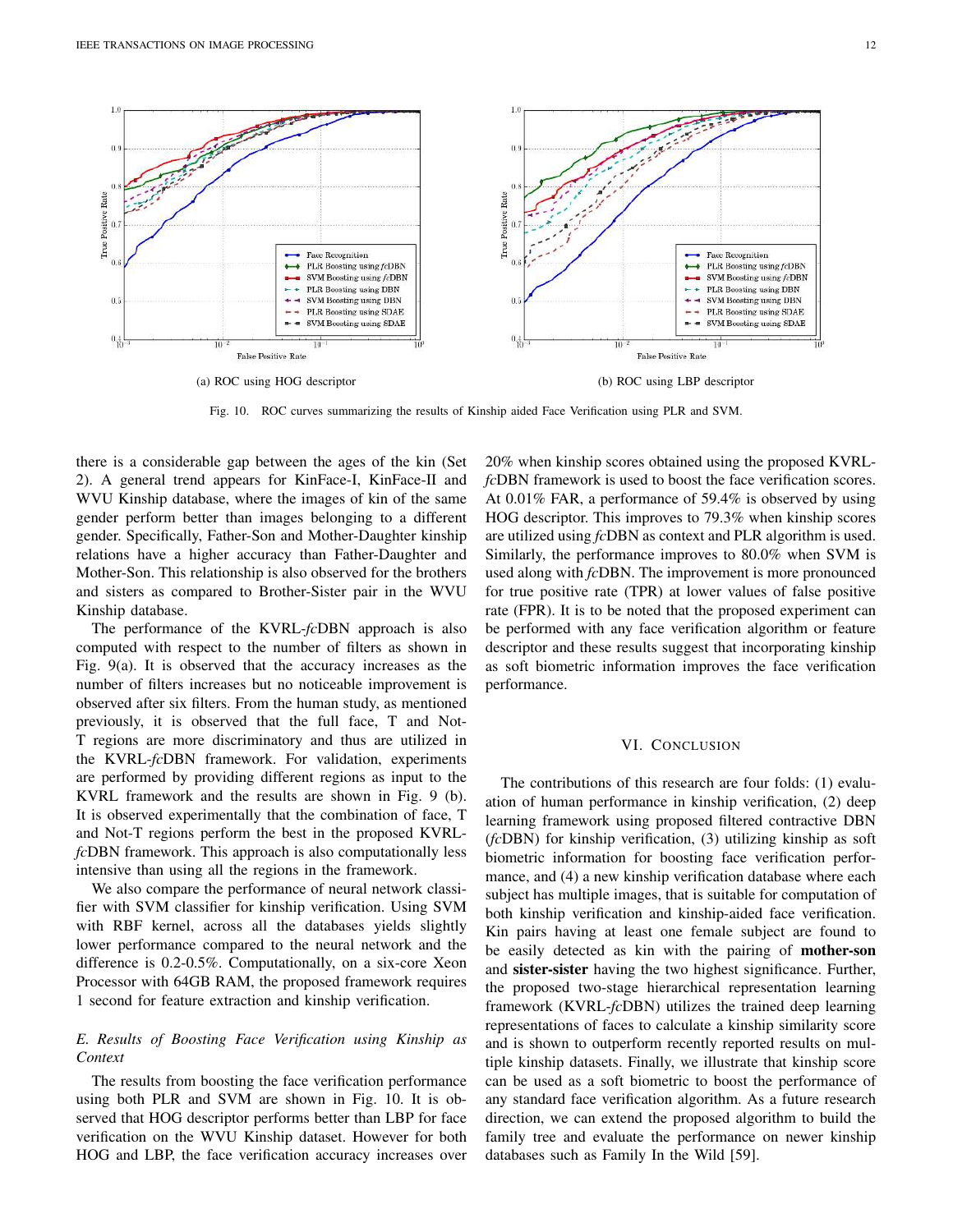# ACKNOWLEDGMENTS

The authors would like to thank the associate editor and reviewers for their valuable feedback. The authors also thank Daksha Yadav for reviewing the paper. We gratefully acknowledge the support of NVIDIA Corporation for the donation of the Tesla K40 GPU utilized for this research.

#### **REFERENCES**

- [1] L. Hogben, "The genetic analysis of familial traits," *Journal of Genetics*, vol. 25, no. 2, pp. 211–240, 1932.
- [2] D. Lisa, B. Jones, A. Little, and D. Perrett, "Social perception of facial resemblance in humans." *Archives of sexual behavior*, vol. 37, no. 1, pp. 64–77, 2008.
- [3] M. Daly and M. I. Wilson, "Whom are newborn babies said to resemble?" *Ethology and Sociobiology*, vol. 3, no. 2, pp. 69–78, 1982.
- [4] N. J. Christenfeld and E. A. Hill, "Whose baby are you?" *Nature*, vol. 378, no. 6558, p. 669, 1995.
- [5] S. Bredart and R. M. French, "Do babies resemble their fathers more than their mothers? A failure to replicate Christenfeld and Hill (1995)," *Evolution and Human Behavior*, vol. 2, pp. 129–135, 1999.
- [6] P. Bressan and M. F. Martello, "Talis pater, talis filius: perceived resemblance and the belief in genetic relatedness," *Psychological Science*, vol. 13, no. 3, pp. 213–218, 2002.
- [7] R. Burch and G. Gallup, "Perceptions of paternal resemblance predict family violence." *Evolutionary Human Behavior*, vol. 21, no. 6, pp. 429– 435, 2000.
- [8] S. M. Platek, J. P. Keenan, G. G. Gallup, and F. B. Mohamed, "Where am I? The neurological correlates of self and other," *Brain research: Cognitive brain research*, vol. 19, no. 2, pp. 114–122, 2004.
- [9] G. Kaminski, S. Dridi, C. Graff, and E. Gentaz, "Human ability to detect kinship in strangers' faces: effects of the degree of relatedness," *The Royal Society Biological Sciences*, vol. 276, pp. 3193–3200, 2009.
- [10] D. McLain, D. Setters, M. P. Moulton, and A. E. Pratt, "Ascription of resemblance of newborns by parents and nonrelatives," *Evolution and Human Behavior*, vol. 21, no. 1, pp. 11–23, 2000.
- [11] R. Oda, A. Matsumoto-Oda, and O. Kurashima, "Effects of belief in genetic relatedness on resemblance judgments by Japanese raters," *Evolution and Human Behavior*, vol. 26, no. 5, pp. 441–450, 2005.
- [12] L. T. Maloney and M. F. Dal Martello, "Kin recognition and the perceived facial similarity of children," *Journal of Vision*, vol. 6, no. 10, 2006.
- [13] M. F. Dal Martello and L. T. Maloney, "Where are kin recognition signals in the human face?" *Journal of Vision*, vol. 6, no. 12, 2006.
- $-$ , "Lateralization of kin recognition signals in the human face," *Journal of Vision*, vol. 10, no. 8, 2010.
- [15] R. Fang, K. D. Tang, N. Snavely, and T. Chen, "Towards computational models of kinship verification," in *International Conference on Image Processing*, 2010, pp. 1577–1580.
- [16] S. Xia, M. Shao, and Y. Fu, "Kinship verification through transfer learning," in *International Joint Conference on Artificial Intelligence*, 2011, pp. 2539–2544.
- [17] M. Shao, S. Xia, and Y. Fu, "Genealogical face recognition based on UB kinface database," in *Computer Vision and Pattern Recognition Workshops*, June 2011, pp. 60–65.
- [18] X. Zhou, J. Hu, J. Lu, Y. Shang, and Y. Guan, "Kinship verification from facial images under uncontrolled conditions," in *ACM Multimedia*, 2011, pp. 953–956.
- [19] S. Xia, M. Shao, J. Luo, and Y. Fu, "Understanding kin relationships in a photo," *IEEE Transactions on Multimedia*, vol. 14, no. 4, pp. 1046– 1056, 2012.
- [20] N. Kohli, R. Singh, and M. Vatsa, "Self-similarity representation of weber faces for kinship classification," in *Biometrics: Theory, Applications and Systems*, 2012, pp. 245–250.
- [21] G. Guo and X. Wang, "Kinship measurement on salient facial features," *IEEE Transactions on Instrumentation and Measurement*, vol. 61, no. 8, pp. 2322–2325, 2012.
- [22] X. Zhou, J. Lu, J. Hu, and Y. Shang, "Gabor-based gradient orientation pyramid for kinship verification under uncontrolled environments," in *ACM International Conference on Multimedia*, 2012, pp. 725–728.
- [23] H. Dibeklioglu, A. Salah, and T. Gevers, "Like father, like son: Facial expression dynamics for kinship verification," in *IEEE International Conference on Computer Vision*, Dec 2013, pp. 1497–1504.
- [24] J. Lu, X. Zhou, Y.-P. Tan, Y. Shang, and J. Zhou, "Neighborhood repulsed metric learning for kinship verification," *IEEE Transactions on Pattern Analysis and Machine Intelligence*, vol. 36, no. 2, pp. 331–345, 2014.
- [25] H. Yan, J. Lu, W. Deng, and X. Zhou, "Discriminative multimetric learning for kinship verification," *IEEE Transactions on Information Forensics and Security*, vol. 9, no. 7, pp. 1169–1178, 2014.
- [26] A. Dehghan, E. G. Ortiz, R. Villegas, and M. Shah, "Who do I look like? determining parent-offspring resemblance via gated autoencoders," in *Computer Vision and Pattern Recognition*, 2014, pp. 1757–1764.
- [27] H. Yan, J. Lu, and X. Zhou, "Prototype-based discriminative feature learning for kinship verification," *IEEE Transactions on Cybernetics*, vol. PP, no. 99, pp. 1–1, 2014.
- [28] Q. Liu, A. Puthenputhussery, and C. Liu, "Inheritable fisher vector feature for kinship verification," in *IEEE 7th International Conference on Biometrics Theory, Applications and Systems*, Sept 2015, pp. 1–6.
- [29] P. Alirezazadeh, A. Fathi, and F. Abdali-Mohammadi, "A genetic algorithm-based feature selection for kinship verification," *IEEE Signal Processing Letters*, vol. 22, no. 12, pp. 2459–2463, Dec 2015.
- [30] X. Zhou, Y. Shang, H. Yan, and G. Guo, "Ensemble similarity learning for kinship verification from facial images in the wild," *Information Fusion*, pp. –, 2015.
- [31] M. Buhrmester, T. Kwang, and S. D. Gosling, "Amazon's Mechanical Turk: A new source of inexpensive, yet high-quality, data?" *Perspectives on Psychological Science*, vol. 6, no. 1, pp. 3–5, 2011.
- [32] G. Somanath, M. V. Rohith, and C. Kambhamettu, "Vadana: A dense dataset for facial image analysis," in *International Conference on Computer Vision Workshops*, 2011, pp. 2175–2182.
- [33] G. Somanath and C. Kambhamettu, "Can faces verify blood-relations?" in *Biometrics: Theory, Applications and Systems*, 2012, pp. 105–112.
- [34] J. Rehnman and A. Herlitz, "Women remember more faces than men do." *Acta Psychologica*, vol. 124, no. 3, pp. 344–355, 2007.
- [35] -, "Higher face recognition ability in girls: Magnified by own-sex and own-ethnicity bias," *Memory*, vol. 14, no. 3, pp. 289–296, 2006.
- [36] A. Herlitz and J. Loven, "Sex differences and the own-gender bias in face recognition: A meta-analytic review," *Visual Cognition*, vol. 21, no. 9-10, pp. 1306–1336, 2013.
- [37] T. Susilo, L. Germine, and B. Duchaine, "Face recognition ability matures late: evidence from individual differences in young adults, *Journal of Experimental Psychology: Human Perception and Performance*, vol. 39, no. 5, pp. 1212–1217, 2013.
- [38] J. Fleiss, B. Levin, and M. Paik, *Statistical Methods for Rates and Proportions*, ser. Wiley Series in Probability and Statistics. Wiley, 2004.
- [39] A. Herlitz, L.-G. Nilsson, and L. Backman, "Gender differences in episodic memory," *Memory and Cognition*, vol. 25, no. 6, pp. 801–811, 1997.
- [40] C. Lewin and A. Herlitz, "Sex differences in face recognition-Women's faces make the difference," *Brain and Cognition*, vol. 50, no. 1, pp. 121–128, 2002.
- [41] D. B. Wright and B. Sladden, "An own gender bias and the importance of hair in face recognition," *Acta Psychologica*, vol. 114, no. 1, pp. 101–114, 2003.
- [42] W. Zhao, R. Chellappa, P. J. Phillips, and A. Rosenfeld, "Face recognition: A literature survey," *ACM Computational Survey*, vol. 35, no. 4, pp. 399–458, 2003.
- [43] M. S. Keil, "I look in your eyes, honey : Internal face features induce spatial frequency preference for human face processing," *PLoS Computational Biology*, vol. 5, no. 3, 2009.
- [44] G. Hinton, S. Osindero, and Y.-W. Teh, "A fast learning algorithm for deep belief nets," *Neural computation*, vol. 18, no. 7, pp. 1527–1554, 2006.
- [45] S. Rifai, P. Vincent, X. Muller, X. Glorot, and Y. Bengio, "Contractive auto-encoders: Explicit invariance during feature extraction," in *Proceedings of the 28th International Conference on Machine Learning*, 2011, pp. 833–840.
- [46] H. Lee, R. Grosse, R. Ranganath, and A. Y. Ng, "Convolutional deep belief networks for scalable unsupervised learning of hierarchical representations," in *Proceedings of the 26th Annual International Conference on Machine Learning*. ACM, 2009, pp. 609–616.
- [47] N. Srivastava, G. Hinton, A. Krizhevsky, I. Sutskever, and R. Salakhutdinov, "Dropout: A simple way to prevent neural networks from overfitting," *J. Mach. Learn. Res.*, vol. 15, no. 1, pp. 1929–1958, Jan. 2014.
- [48] A. K. Jain, S. C. Dass, and K. Nandakumar, "Soft biometric traits for personal recognition systems," in *Biometric Authentication*. Springer, 2004, pp. 731–738.